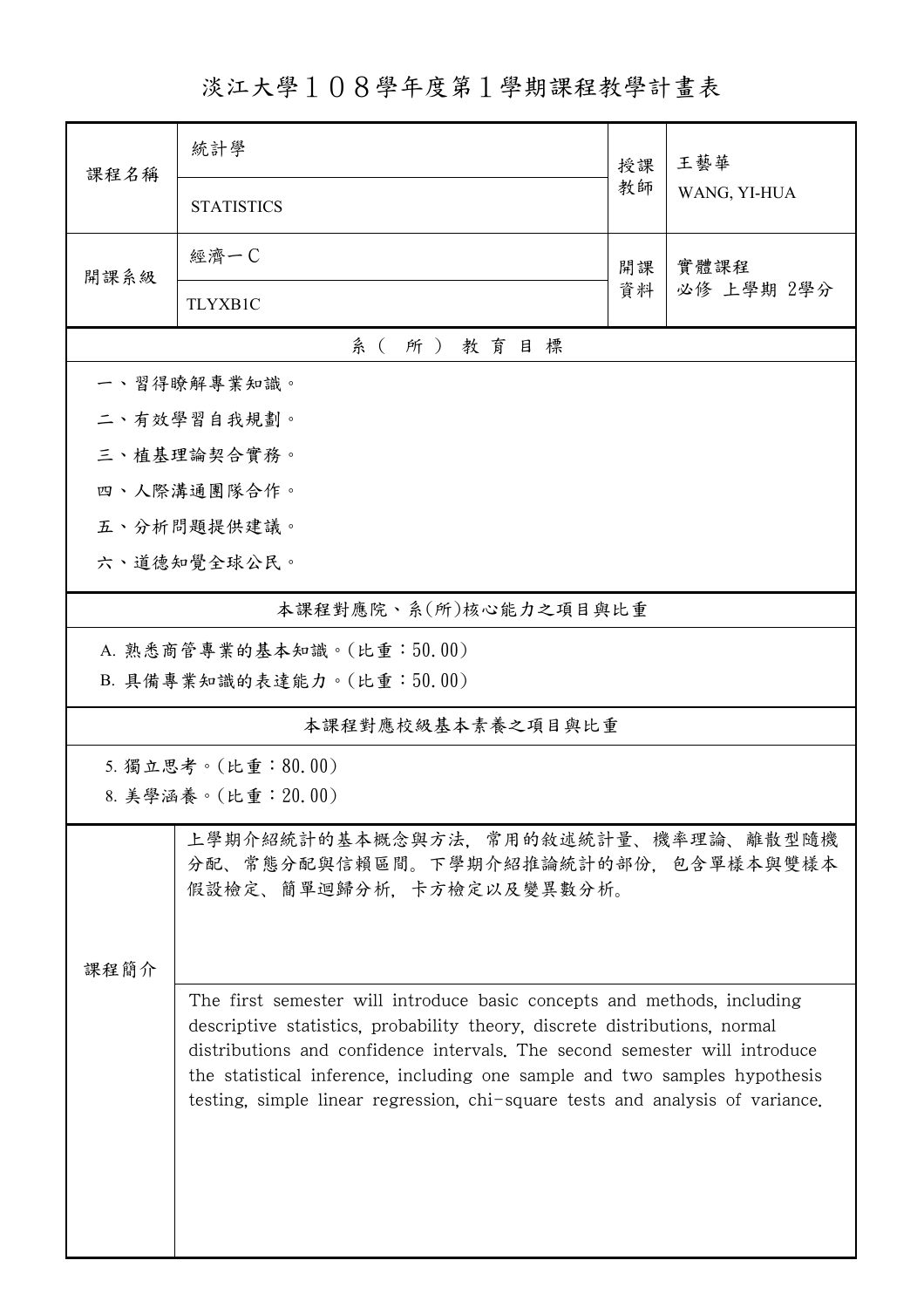## 本課程教學目標與認知、情意、技能目標之對應

將課程教學目標分別對應「認知(Cognitive)」、「情意(Affective)」與「技能(Psychomotor)」 的各目標類型。

一、認知(Cognitive):著重在該科目的事實、概念、程序、後設認知等各類知識之學習。

二、情意(Affective):著重在該科目的興趣、倫理、態度、信念、價值觀等之學習。

三、技能(Psychomotor):著重在該科目的肢體動作或技術操作之學習。

| 序<br>號         | 教學目標(中文)                         |                                      |                                | 教學目標(英文)                                                                                                                                  |       |  |
|----------------|----------------------------------|--------------------------------------|--------------------------------|-------------------------------------------------------------------------------------------------------------------------------------------|-------|--|
| $\mathbf{1}$   | 識                                |                                      |                                | 對統計學與其應用有初步了解與認 To know what statistic is and its applications.                                                                           |       |  |
| 2              | 統計分析                             | 能使用敘述統計量對資料做基本的                      |                                | To be able to use descriptive statistics to summarize<br>and describe data.                                                               |       |  |
| 3 <sup>1</sup> | 能了解機率的意義及其應用                     |                                      |                                | To understand the basic concept of probability and<br>its<br>applications.                                                                |       |  |
| $\overline{4}$ | 能記憶常用之離散型與常態分配函<br>數及並了解其性質與應用   |                                      |                                | To be able to memorize some common discrete<br>distributions and Normal distribution and understand<br>their properties and applications. |       |  |
| 5              | 了解信賴區間的意義並能計算不同<br>分配及信賴水準下的信賴區間 |                                      |                                | To understand what the confidence interval is and<br>find the confidence intervals for different<br>confidence levels and distributions.  |       |  |
|                |                                  |                                      |                                | 教學目標之目標類型、核心能力、基本素養教學方法與評量方式                                                                                                              |       |  |
| 序號             | 目標類型                             | 院、系 $(\kappa)$<br>核心能力               | 校級<br>  基本素養                   | 教學方法                                                                                                                                      | 評量方式  |  |
| 1              | 認知                               | AB                                   | 58                             | 講述                                                                                                                                        | 測驗、作業 |  |
| 2              | 認知                               | AB                                   | 58                             | 講述                                                                                                                                        | 測驗、作業 |  |
| $\overline{3}$ | 認知                               | AB                                   | 58                             | 講述                                                                                                                                        | 測驗、作業 |  |
| 4              | 認知                               | AB                                   | 58                             | 講述                                                                                                                                        | 測驗、作業 |  |
| 5              | 認知                               | AB                                   | 58                             | 講述                                                                                                                                        | 測驗、作業 |  |
|                |                                  |                                      |                                | 授課進度表                                                                                                                                     |       |  |
| 週次             | 日期起訖                             |                                      |                                | 內 容 (Subject/Topics)                                                                                                                      | 備註    |  |
| 1              | $108/09/09$ ~<br>108/09/15       | 中秋節放假                                |                                |                                                                                                                                           |       |  |
| 2              | $108/09/16$ ~<br>108/09/22       |                                      |                                | The Nature of Probability and Statistics                                                                                                  |       |  |
| 3              | $108/09/23$ ~<br>108/09/29       |                                      |                                | Frequency Distributions and Graphs                                                                                                        |       |  |
| 4              | $108/09/30$ ~<br>108/10/06       | Data Description                     |                                |                                                                                                                                           |       |  |
| 5              | $108/10/07$ ~<br>108/10/13       | Probability and Counting Rules(彈性放假) |                                |                                                                                                                                           |       |  |
| 6              | $108/10/14$ ~<br>108/10/20       |                                      | Probability and Counting Rules |                                                                                                                                           |       |  |